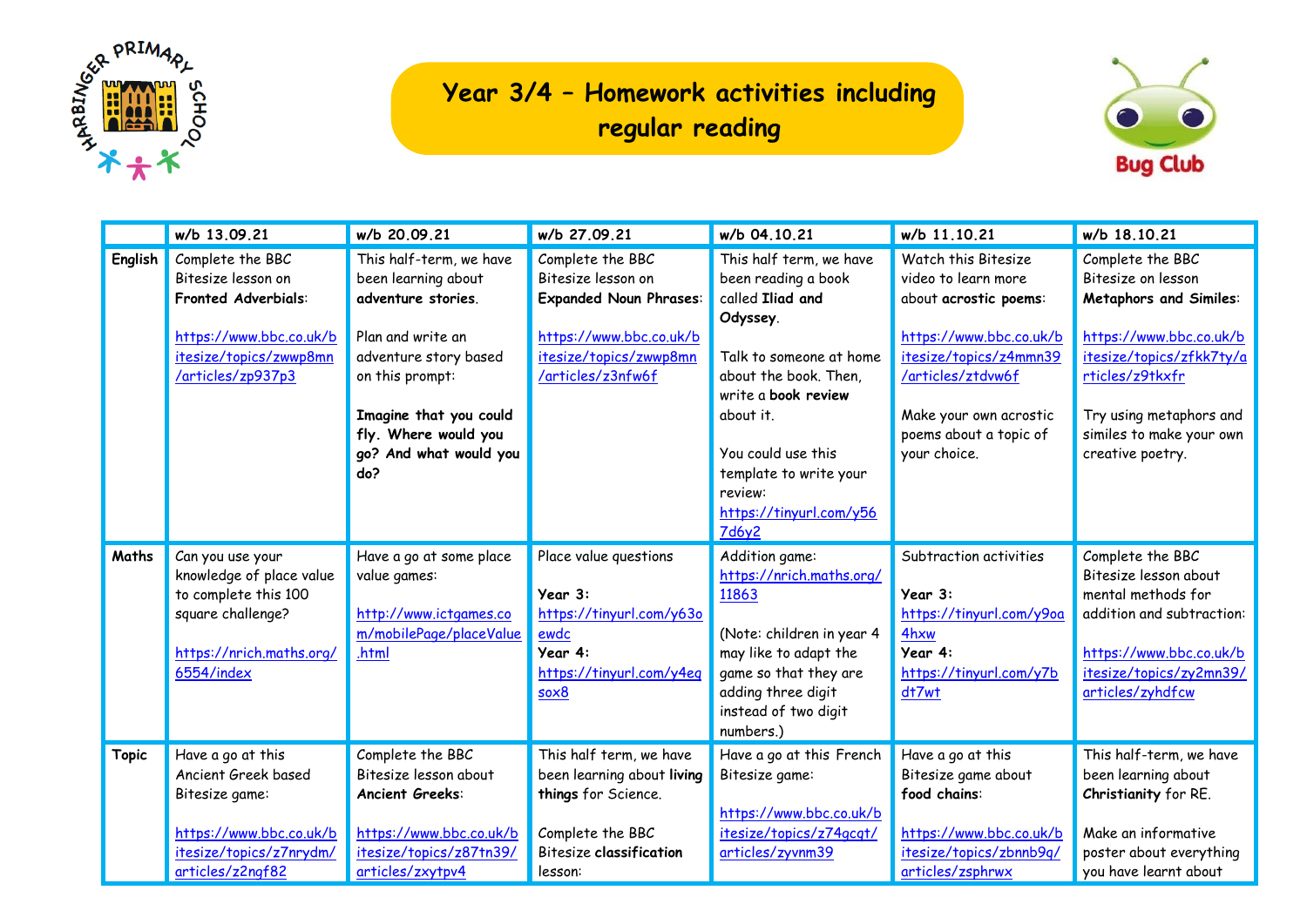| <b>PRIMA</b><br><b>BINGER</b><br>ڟ | <b>Bug Club</b>                       |                                                                                 |                                                                        |                                                                                                              |                                                                 |               |
|------------------------------------|---------------------------------------|---------------------------------------------------------------------------------|------------------------------------------------------------------------|--------------------------------------------------------------------------------------------------------------|-----------------------------------------------------------------|---------------|
|                                    | Argo is missing! Can you<br>find him? | Tell someone at home 5<br>facts you have learnt<br>about the Ancient<br>Greeks. | https://www.bbc.co.uk/b<br>itesize/topics/zn22pv4/<br>articles/z3nbcwx | Select a topic and<br>answer questions, testing<br>your knowledge on<br>French nouns, verbs, and<br>phrases. | Can you find different<br>food chains in a woodland<br>habitat? | Christianity. |

## **Spellings:**

These words are taken from the **National Curriculum's Year 3 / 4 spelling list** – a list of words which children should be able to spell by the end of year 4. You can find the full list here: [https://cdn.oxfordowl.co.uk/2019/08/29/13/54/08/76f1443d-9b6d-4030-be0d-25fcfef01438/SpellingWordList\\_Y3-4.pdf](https://cdn.oxfordowl.co.uk/2019/08/29/13/54/08/76f1443d-9b6d-4030-be0d-25fcfef01438/SpellingWordList_Y3-4.pdf)

| w/b 13.09.21 | w/b 20.09.21 | w/b 27.09.21 | w/b 04.10.21 | w/b 11.10.21 | w/b 18.10.21 |
|--------------|--------------|--------------|--------------|--------------|--------------|
| accident     | treasure     | answer       | breath       | peace        | calendar     |
| accidentally | measure      | appear       | breathe      | piece        | caught       |
| actual       | pleasure     | arrive       | build        | main         | centre       |
| actually     | enclosure    | believe      | busy         | mane         | century      |
| address      | closure      | bicycle      | business     | tare         | certain      |
|              |              |              |              | fair         |              |

## **Times tables:**

Please note that by the end of year 3, children should know the 2, 3, 4, 5, 8 and 10 times tables by heart. By the end of year 4, children are expected to know all of the times tables, up to  $12 \times 12$ .

Children should also learn division facts related to the times table they are working on. For example, children should know that  $5 \times 3 = 15$ , so  $15 \div 5 = 3$ .

| $w/b$ 13.09.21                         | w/b 20.09.21                    | w/b 27.09.21                     | $w/b$ 04.10.21                         | w/b 11.10.21                    | $w/b$ 18.10.21                    |
|----------------------------------------|---------------------------------|----------------------------------|----------------------------------------|---------------------------------|-----------------------------------|
| <b>Year 3:</b> $2 \times \text{table}$ | <b>Year 3:</b> $5 \times$ table | <b>Year 3:</b> 10 $\times$ table | <b>Year 3:</b> $3 \times \text{table}$ | <b>Year 3:</b> $4 \times$ table | <b>Vear 3:</b> $8 \times 10^{16}$ |
| <b>Year 4:</b> $4 \times$ table        | <b>Year 4:</b> 8 x table        | <b>Year 4:</b> $3 \times$ table  | <b>Year 4:</b> 6 $\times$ table        | <b>Year 4:</b> 7 x table        | <b>Year 4:</b> $9 \times$ table   |